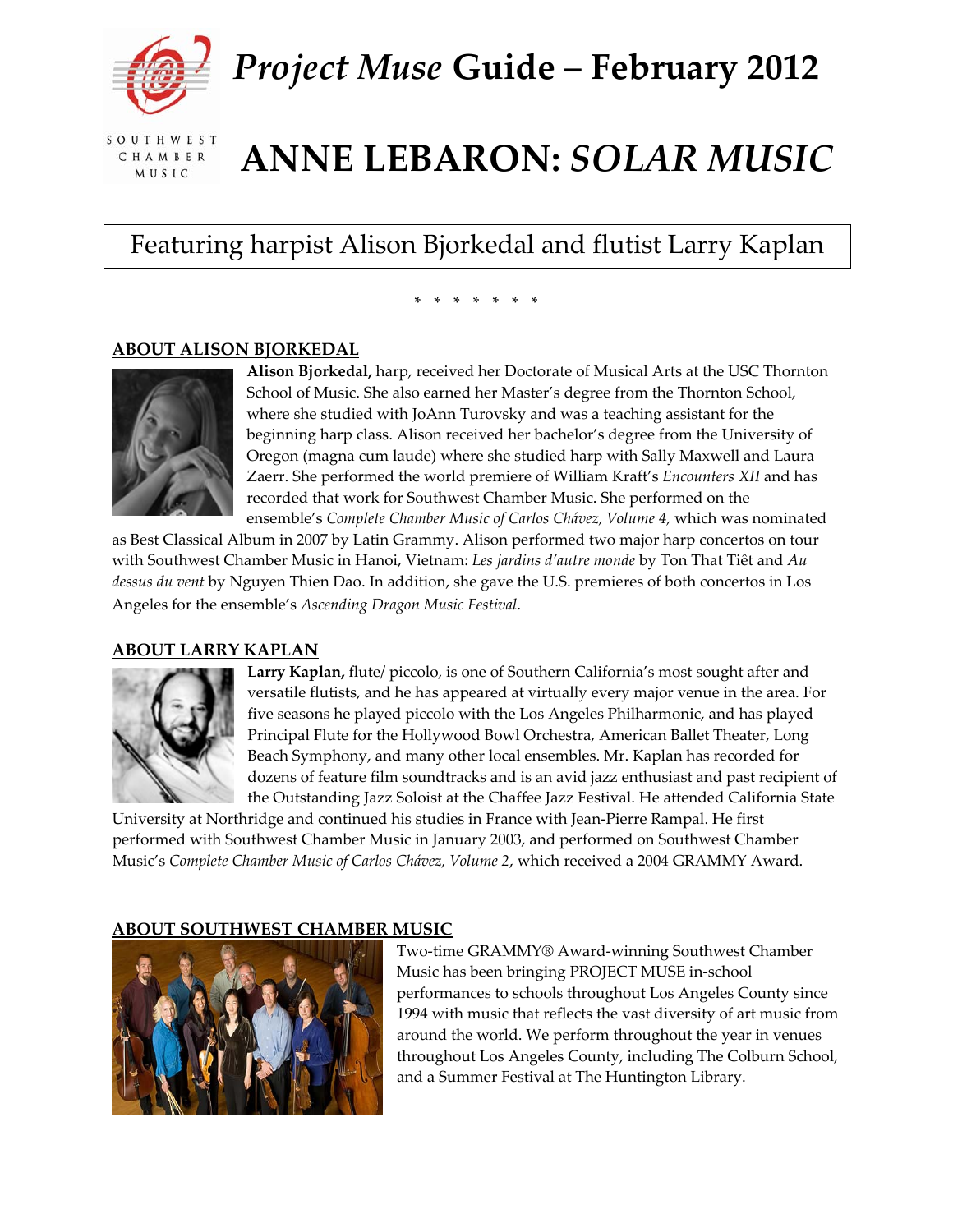### **FEATURED COMPOSER**



**Anne LeBaron**'s compositions embrace an exotic array of subjects encompassing vast reaches of space and time, ranging from the mysterious Singing Dune of Kazakhstan, to probes into physical and cultural forms of extinction, to legendary figures such as Pope Joan, Eurydice, Marie Laveau, and the American housewife. Widely recognized for her work in instrumental, electronic, and performance realms, she has earned numerous awards and prizes, including a Guggenheim Foundation Fellowship, the Alpert Award in the Arts, a Fulbright Full Fellowship,

an award from the Rockefeller MAP Fund for her opera, Sucktion, and a 2009‐2010 Cultural Exchange International Grant from the City of Los Angeles Department of Cultural Affairs for The Silent Steppe Cantata.

As a Fulbright Scholar to Germany in 1980 ‐ 81, LeBaron studied with György Ligeti, later completing her doctorate in composition at Columbia University. Her compositions have been written for virtually every contemporary genre and performed and broadcast throughout the U.S. and elsewhere, including Stuttgart, London, Prague, Talloires, Hong Kong, Sydney, Berlin, Havana, Kyoto, Singapore, Dresden, and Austria. During the spring and summer of 2008, she gave several lectures in the Czech Republic, at the Janáček Academy of Music and Performing Arts in Brno, and at Palacký University in Olomouc. She was also in residence at "Symposium," a summer course in Trstenice.

Her one‐woman cyborgopera, Sucktion, was performed several times at REDCAT in Los Angeles in 2008. Additional performances will take place in York, England, and in Sweden, with Ars Nova, in 2009. Selections from her large‐scale opera, Crescent City, were performed by the New York City Opera in 2006 and 2009 on the VOX festival. Phantasmagoriettas from Crescent City, performed by The Loos Ensemble, was featured on the 2007 Dag in die Branding Festival in Den Haag.

LeBaron currently teaches composition, and related subjects such as HyperOpera – Lyrical Psychogeography, Musical Reflections of Surrealism, and Concert Theater, at the California Institute of the Arts. These topics and others are also presented worldwide in lectures at educational institutions, conferences, and festivals, as well as in articles, essays, and interviews published in several journals and books. Also an accomplished harpist, LeBaron is renowned for her pioneering methods of developing and implementing extended harp techniques, electronic enhancements, and notation in compositional and improvisational contexts.

### **FEATURED WORK**

*Solar Music,* inspired by a painting of the same name by the female Mexican Surrealist Remedios Varo, depicts a woman standing in a dying forest, bowing rays of the sun. Written for four flutes (bass, alto, flute, piccolo) played by one person, and harp, the score incorporates non-traditional playing techniques, including pitch bends, tuning key glides and bowing procedures for the hapr. The premiere took place at the Berlin Philharmonie Kammermusiksaal in April 1997, performed by Camilla Hoitenga and Alice Giles. A recording of *Solar Music* is available on CRI 865, "Sacred Theory of the Earth." This piece was made possible by a grant from the Fromm Music Foundation.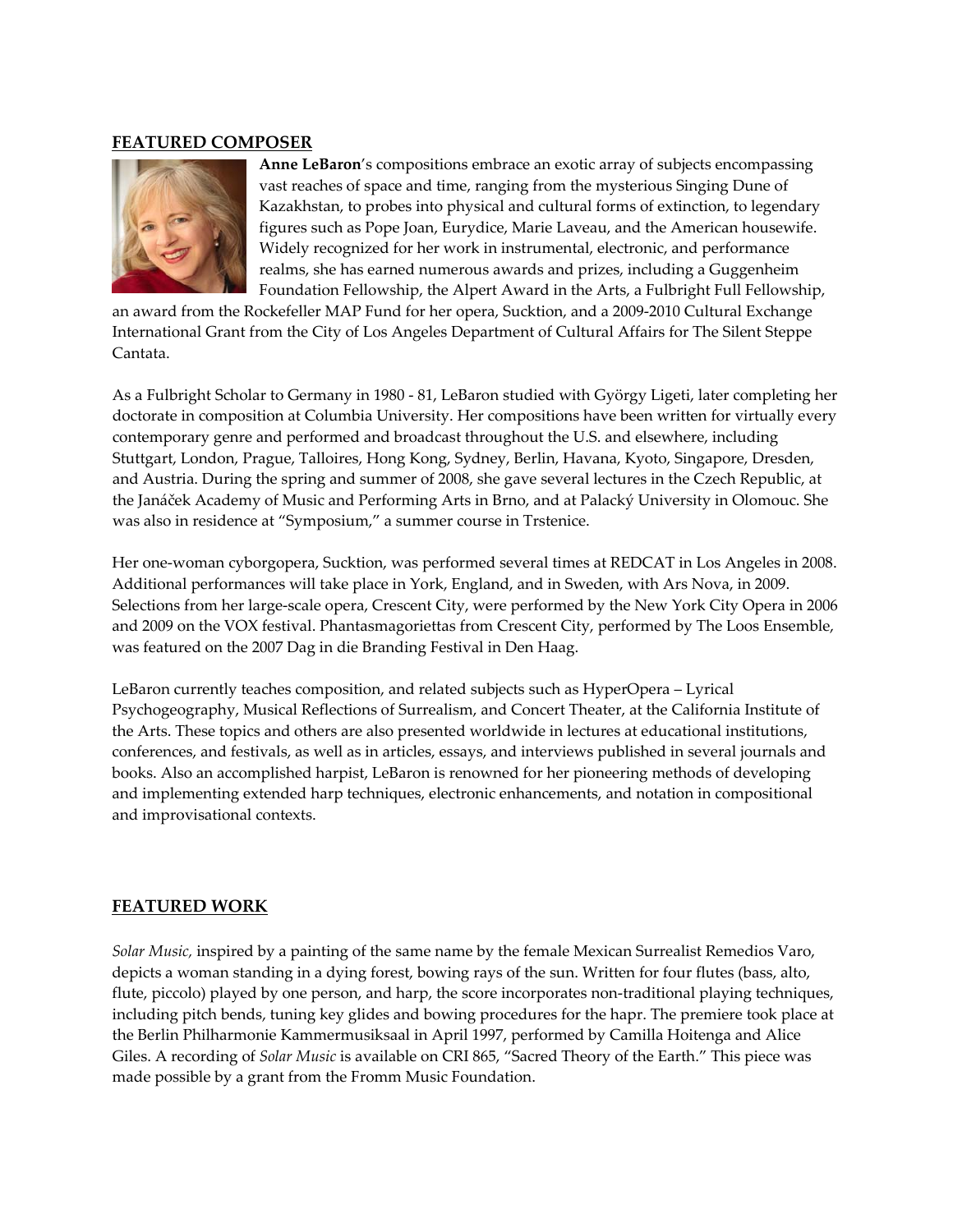**MUSICAL VOCABULARY** (from the California Standards for the Arts, unless noted otherwise)

**DYNAMICS** are various degrees of volume in the performance of music, such as loud and soft.

**EXTENDED TECHNIQUES** are unconventional, unorthodox or "improper" techniques of playing musical instruments, in order to expand and explore the possibilities of different instruments.

**FLUTTER TONGUING** is a tone that is very rapidly articulated. It is produced either by rolling the front of the tongue, as in the Spanish "rr," or by using the uvula in the back of the mouth.

**GLISSANDO** is a smoothly changing pitch, upwards or downwards, produced by sliding the fingers off of or onto the holes on an open hole flute.

**HARMONICS** are the series of different notes than can be played by fingering one fundamental note and changing air speed/embouchure to reach the higher ones. There is a different harmonic series for each fundamental fingering.

**IMPROVISATION** is the spontaneous creation of music.

An **INTERVAL** is the distance in pitch between two tones.

A **MELODY** is an organized sequence of single notes.

The **METER** is the grouping of beats by which a piece of music is measured.

**PEDAL SLIDES** are achieved by moving a pedal immediately after playing a string. When the string is still vibrating, the half‐step change is audible.

**RHYTHM** is the combination of long and short, even and uneven sounds that convey a sense of movement in time.

A **SCORE** is the written form of the entire composition. All players have a part of the score for their instrument, unless they have memorized the notes.

**SOUND PERCEPTION** is how you interpret what you hear and where you hear it.

**TAPPING** on the soundboard is a common technique. The harpist can tap with either hand, using fingers or fingernails, knock with the knuckles or slap with an open hand.

**THUNDER** is produced by using the open hand to strike the strings and immediately moving away to let the sound resonate.

The **TIMBRE** is the tone color or character of sound heard.

The **TONALITY (KEY)** is the tonal center of a composition.

**TUNING** is to adjust a music instrument to the desired frequency or pitch.

#### **CONTINUE LEARNING WITH THESE INTERNET RESOURCES:**

*For more information on Alison Bjorkedal, visit:* www.alisonbjorkedal.com

*For more information on our featured composer Anne LeBaron, visit these websites:* www.annelebaron.com en.wikipedia.org/wiki/Anne\_LeBaron

*To try to create your own composition at:* www.creatingmusic.com

*Another excellent interactive website for kids with information about instruments is:* www.playmusic.org